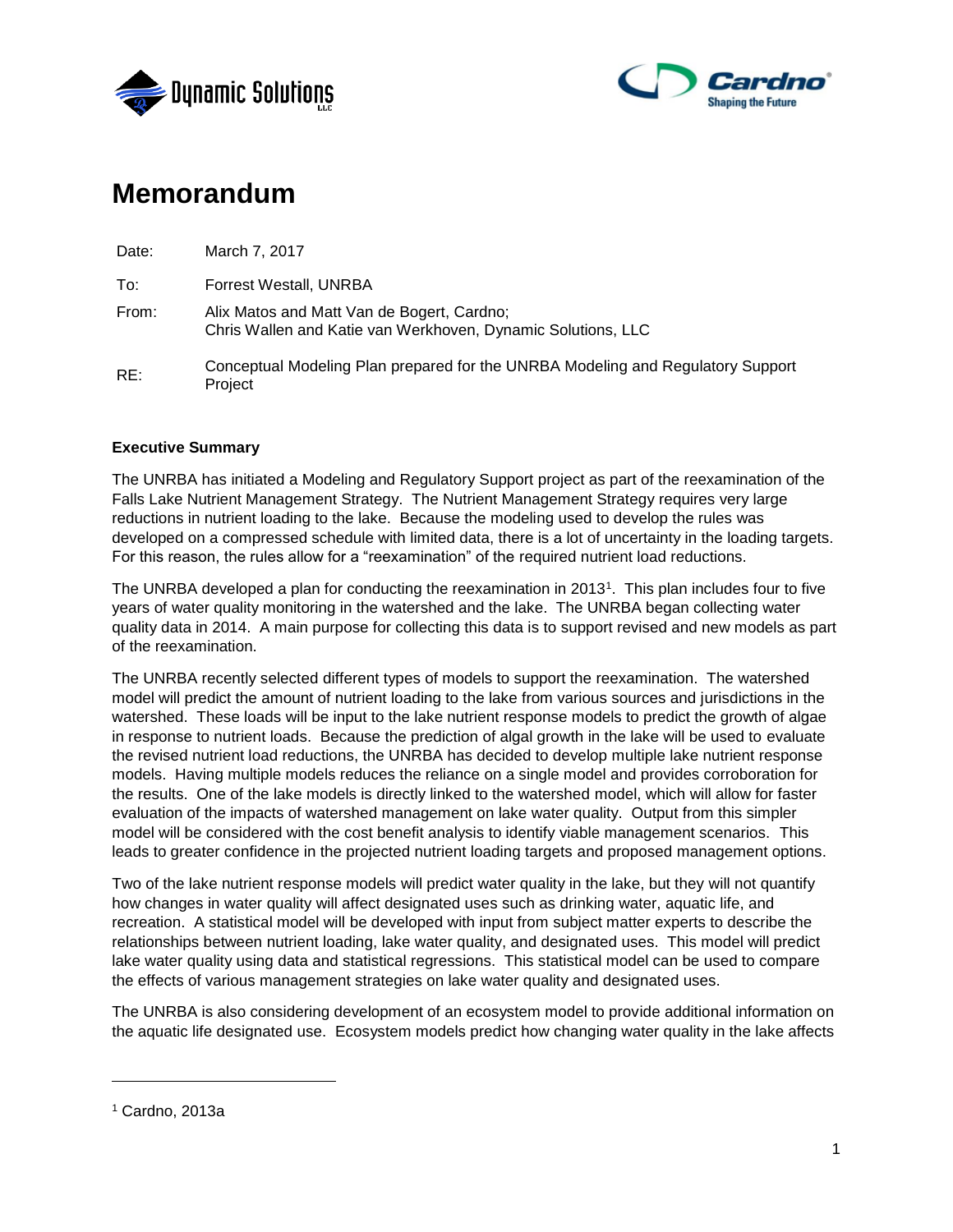



the biomass of fish. Additional information is being compiled about the data requirements and costs of developing such a model.

After the models are developed, they will be used to evaluate the impacts of different management options on lake water quality and designated uses. A cost benefit analysis will also be conducted to assess the technical and financial feasibility of the management options. The reexamination will integrate the model outputs and cost benefit information to develop a revised nutrient management strategy for Falls Lake. Depending upon the initial results, the strategy may be modified to include the evaluation of regulatory options such as site specific criteria or revisions to designated uses.

## **Types of Modeling to Support the Reexamination**

For receiving waterbodies like Falls Lake, management actions in the watershed are often required to improve water quality by reducing the amount of nutrients entering the lake. The UNRBA will develop a watershed model to estimate sources of nutrients from the land surface in the watershed. Nutrients from point sources such as wastewater treatment plants will also be included. Once the selected watershed model package is applied to Falls Lake and the conditions between 2005 and 2018, it can be used to test management actions. Those management actions affect nutrients in streams and rivers that connect to Falls Lake. Nutrient levels predicted by the watershed model can be used to provide information to a lake model.

In addition to a model for the watershed, the water quality in Falls Lake itself will be simulated using a lake nutrient response model. This type of model can be used to predict how changes in nutrient loading from streams and rivers affects lake nutrient concentrations and algae. Once the lake nutrient response model is set up to represent existing conditions, it can be used to test a range of management scenarios and future conditions (e.g., land use).

Conventional models such as the ones described above are typically developed to predict nutrient loads and changes in water quality parameters. These model packages do not directly address how the uses of the lake are affected. The uses include drinking water, aquatic life, recreation, and flood control. The UNRBA reexamination strategy includes the development of a statistical model to look at how the uses are affected by lake water quality. This model will be primarily data driven (empirical). Expert opinion is often used to define this type of model and the relationships that are difficult and/or costly to measure. The UNRBA has identified experts in the fields of water chemistry,

# **Background**

Falls Lake was constructed by the US Army Corps of Engineers in the late 1970s. The designated uses of Falls Lake are drinking water supply, recreation, fishing, aquatic life, and wildlife. In 2010, the Environmental Management Commission (EMC) passed the Falls Lake Nutrient Management Strategy (the Strategy)<sup>1</sup>. The Strategy requires two stages of nutrient reductions for Falls Lake. The goal of Stage I is to achieve compliance with the chlorophyll a standard in the lower half of the lake (below Highway 50). The goal of Stage II is to comply with the chlorophyll a standard everywhere in the lake. The Strategy dictates load reduction requirements for local governments and other entities, which were based on a lake nutrient response model developed by NCDWR.

The Strategy requires two Stages of nutrient load reductions. Based on NCDWR's fiscal analysis<sup>1</sup>, the cost of Stage I is expected to exceed \$500 million for the parties affected by the rules (agriculture, local governments, state and federal agencies). Implementation costs for Stage II are expected to approach \$1 billion for the regulated entities. Currently, the reduction goals for Stage II are infeasible and beyond the limits of technology<sup>1</sup> . For these reasons, the Upper Neuse River Basin Association (UNRBA) began planning for a reexamination of the required nutrient load reductions in 2011.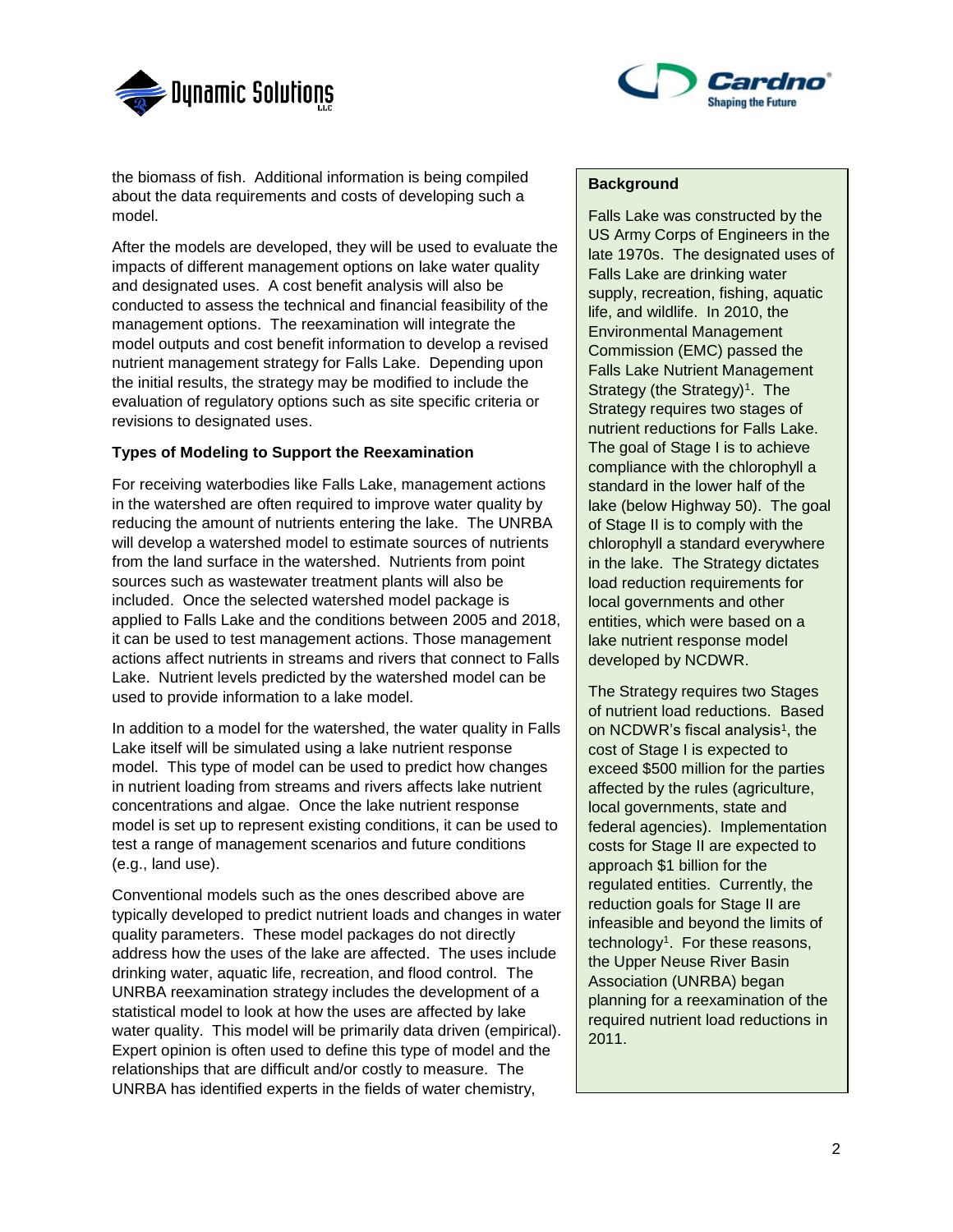



lake processes, drinking water treatability, and evaluation of impacts to recreational uses.

The UNRBA is also considering development of an ecosystem model. This type of model would be used to further evaluate the aquatic life designated use. Data requirements and costs are being evaluated. This information will be provided to the UNRBA to inform decisions regarding development of this type of model.

Many models of each type exist, each with its own set of strengths and weaknesses. Although it is costprohibitive to develop and use every possible model, there are advantages to developing more than one model. The UNRBA has proposed a multi-modeling approach for the lake nutrient response modeling<sup>2</sup>. Because the lake nutrient response modeling will be used to calculate the revised load reduction targets, this component of the modeling will rely on more than one model. A complex, process-based model and a simpler model will be developed. Having multiple models reduces the reliance on a single model and provides corroboration for the results.

The UNRBA has been collecting water quality data in the watershed and the lake since August 2014 to support the reexamination. Other organizations also collect data that will be considered. The additional data and several special studies conducted by the UNRBA will provide the basis for the revised watershed and lake nutrient response modeling. The existing modeling predicts that very large nutrient reductions are needed to comply with the chlorophyll *a* criterion in Falls Lake. Therefore, it is in the interest of the stakeholders in the watershed to reduce the uncertainty of the model inputs and predictions. All models rely on assumptions and best professional judgment in their development. It is typically not possible to collect site-specific data for every variable and parameter. There are several key issues and data gaps that the UNRBA has been working to address. Additional information about the UNRBA Monitoring Program is available online at [https://www.unrba.org/monitoring-program.](https://www.unrba.org/monitoring-program)

The UNRBA reexamination plans to use monitoring and other available data in revised watershed modeling, revised lake nutrient response modeling, and modeling to predict how changes in lake water quality affect the drinking water, recreation, and aquatic life uses of the lake. The additional data collected from the UNRBA monitoring program will be used to develop and calibrate these models.

# **Conceptual Multi-modeling Plan**

The framework for the reexamination relies on linking management actions to water quality in the lake and finally to designated uses. Watershed loading and lake nutrient response models are useful tools for conducting these assessments. Models are developed, calibrated, and verified using existing data to represent current conditions. Once the models have been developed, they can be used to test different scenarios and management strategies. For example, a watershed model could be used to test the outcomes of future land use changes or implementation of nutrient reduction activities. A lake nutrient response model could be used to test the impacts of altered loading from the watershed on chlorophyll *a* and carbon concentrations in the lake. The output from model scenarios along with assessment of the technical and financial feasibility of various nutrient management options will be used to support the reexamination. A cost benefit analysis will also be conducted to weigh the "benefits" of the actions taken against the "costs" of achievement.

Based on the multi-modeling approach described above, the reexamination will be supported by four to five modeling frameworks. The purposes and interactions among the models are described below. Figure 1 depicts the interactions among models and reexamination process.

l

<sup>2</sup> Cardno, 2013b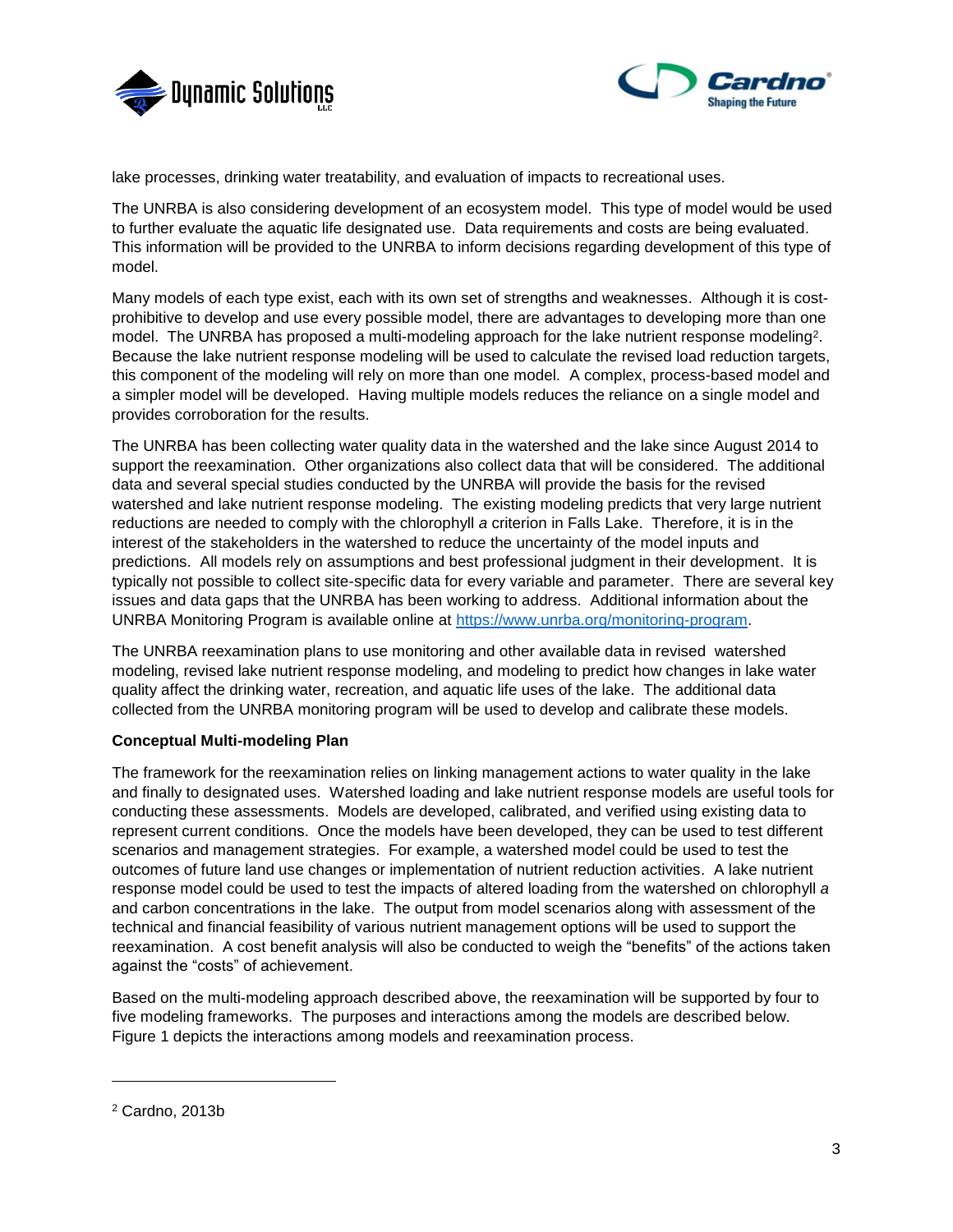



- To support the UNRBA reexamination, a watershed model will be developed to simulate flows and pollutant loading to Falls Lake. These loads will be allocated among the subwatersheds, jurisdictions, and sources of loading in the watershed. Outputs from the watershed model may provide inputs to the lake nutrient response models and the statistical model. This model will also be used to evaluate management scenarios for reducing pollutant loading to the lake. The WARMF model was selected as the watershed model package. This is the same modeling package that was used by DWR to allocate loads among sources and jurisdictions. The City of Durham is in the process of revising WARMF models for three of its subwatersheds. The UNRBA will update the WARMF modeling for the entire watershed.
- Two process-based (mechanistic) lake nutrient response models will simulate how pollutant loading and other processes affect concentrations of nutrients, carbon, and chlorophyll *a* in Falls Lake. The UNRBA has selected EFDC and WARMF-LAKE. EFDC is a complex model that can predict water quality at a very fine resolution. WARMF-LAKE is a simpler model that predicts average conditions for large segments of the lake. Both models will be used to evaluate the impacts of changing nutrient loads on lake water quality. Because EFDC uses a modeling grid, its output can be used to compare with water quality observations conducted in the lake at specific locations. This model will be calibrated under existing conditions to match observations in the lake. WARMF-LAKE is a simpler model that predicts average water quality for large segments of the lake. The WARMF-LAKE model will be used to corroborate the results of EFDC. Because WARMF-LAKE is part of the WARMF package, it is easier to predict how changes in loading from the watershed will affect water quality in the lake. Because it is a simpler model, it has shorter run times. WARMF-LAKE can be used for model sensitivity analyses and scenario runs more easily than EFDC.
- The statistical model will evaluate the impacts of improved lake water quality on the designated uses of the lake. This model will evaluate the drinking water, aquatic life use, and recreation uses. This model will be primarily data driven with supplemental information provided from subject matter experts.
- An optional ecosystem model is being considered to simulate the response of aquatic life to changing lake water quality conditions. This model could be developed to use the output provided by EFDC. An ecosystem model is being considered to provide an additional assessment of the aquatic life designated use.

The modeling results and outcomes will allow decision makers to weigh costs and benefits of management actions. This type of analysis is important for making appropriate public policy decisions. The reexamination will aim to achieve water quality benefits while assuring the wise use of resources. Documentation of the process will provide a solid foundation and increase transparency for other scientists, regulatory agencies, watershed stakeholders, and the public.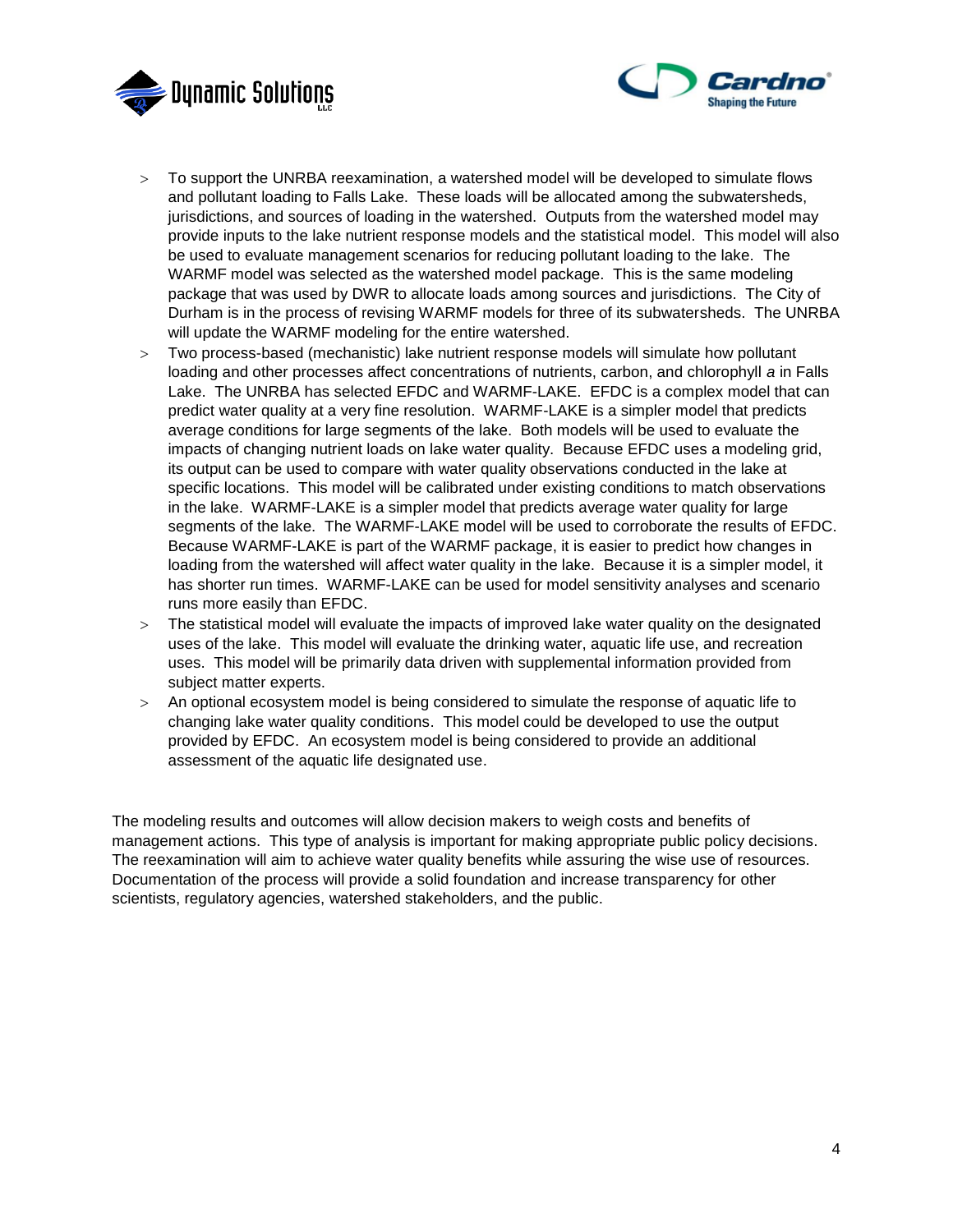





**Figure 1. Conceptual Multi-Modeling Plan for the UNRBA Reexamination**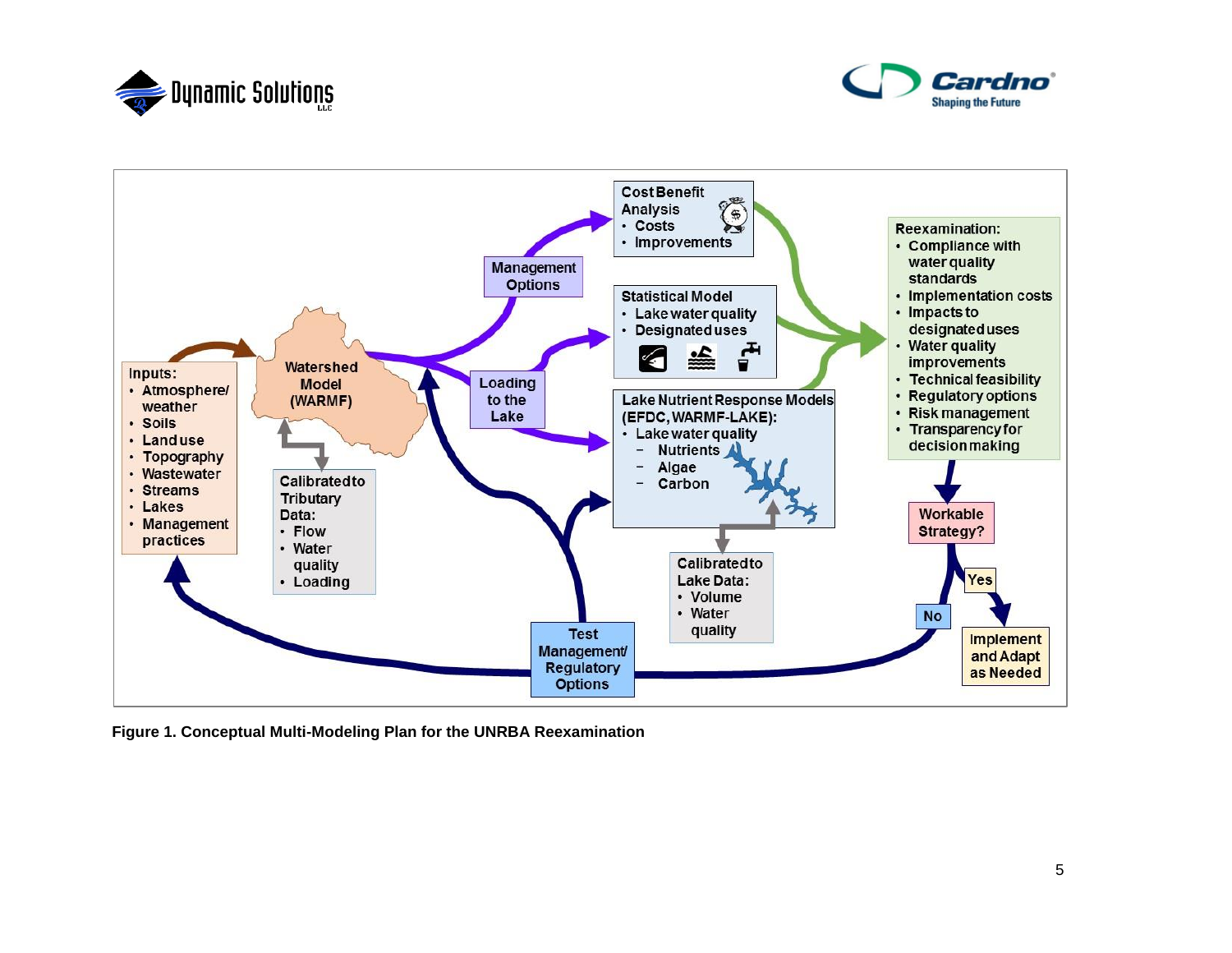



### **Summary**

Extensive work has been conducted by the UNRBA to support the reexamination process. The lake and watershed monitoring program has been underway for over two years. The data and special studies from this program will be used to reduce the uncertainty of the revised and new models. Recently the UNRBA selected the watershed and lake nutrient response models that will be used to support the reexamination process. These efforts are important in making sure that the reexamination balances improving water quality with the resources available. The reexamination will also consider the constraints and unique characteristics of the Lake and its watershed such as the shallowness of the upper part of the lake and the large majority of land in undisturbed uses.

The UNRBA has selected the WARMF watershed model to simulate loading to Falls Lake from various sources and jurisdictions in the watershed. Two lake nutrient response models (EFDC and WARMF-LAKE) will predict how algae responds to changing nutrient loads. In addition to these models, a statistical model will be developed to link lake water quality to designated uses such as drinking water and recreation. The statistical model goes beyond predicting water quality in the lake to understand how changes in water quality affect the number of recreational visits, the costs of drinking water treatment, etc. The UNRBA is considering an optional model to simulate ecosystem response to further evaluate the aquatic life use. After these models have been set up for Falls Lake and its watershed, alternative management strategies will be evaluated. A cost benefit analysis will evaluate the costs and effectiveness of management strategies. The results of these analyses will be used to reassess the technical and financial feasibility of the revised load reductions. The modeling will be used to test the feasibility of meeting the water quality standard for chlorophyll *a* throughout the lake under a range of management scenarios. The models may also be used to evaluate attainment of existing and proposed use classifications and to evaluate alternative water quality standards.